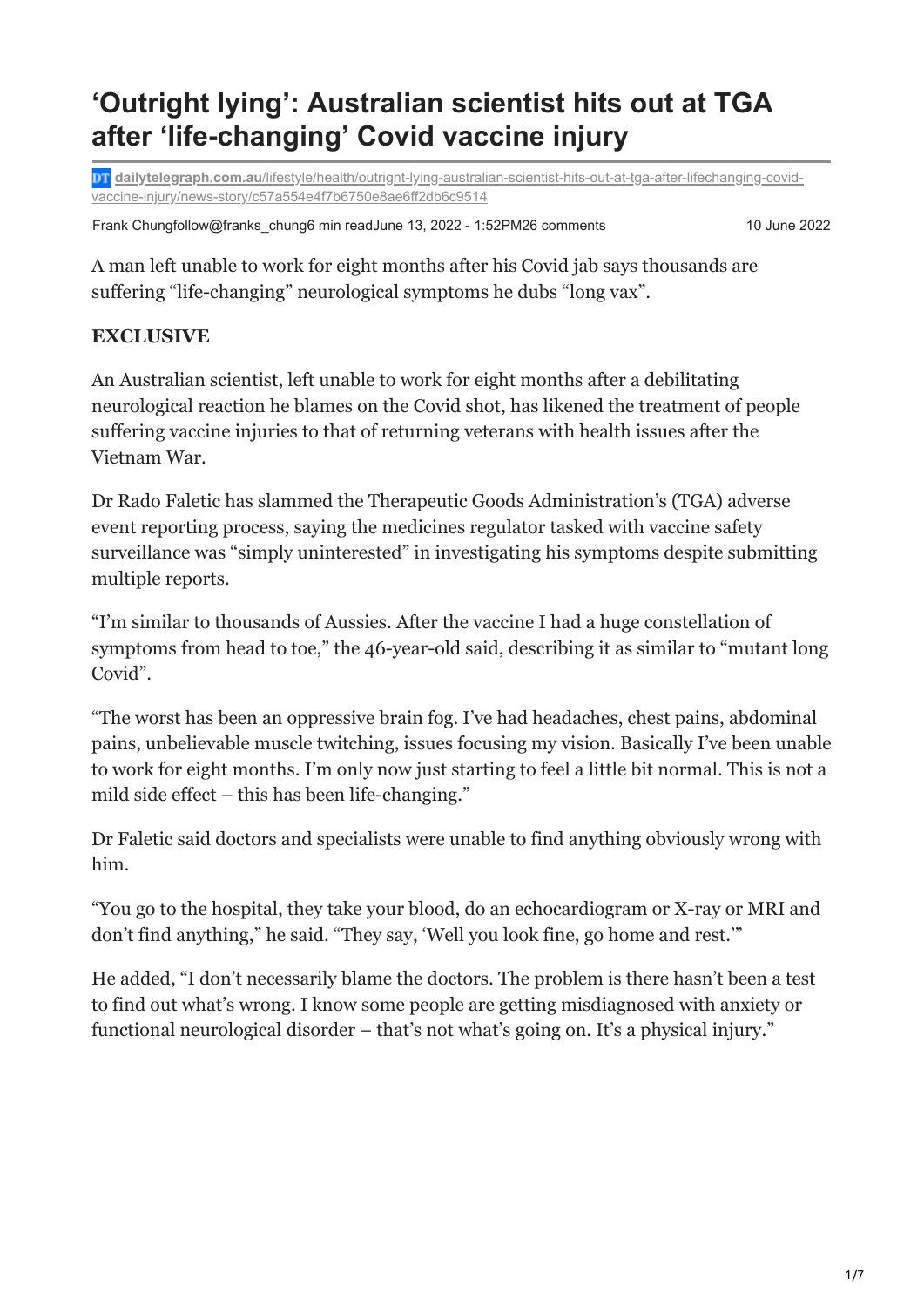

#### Rado

Dr Faletic, who earned his PhD in hypersonic technology from the ANU and now runs an international research consulting firm based in Canberra, says his faith in the scientific and medical community has been badly shaken by his experience.

He received his first Pfizer dose on October 19 last year and his second on November 9. He had a bad reaction to both "within hours", but says the second was "dramatically off the charts".

"I waited a little while [to take the vaccine] – I work with technology and have a science background, so I understood that with a new product, new technology, there could be some things we don't know about," he said.

"I thought, enough time has passed, surely our government would have flagged any reactions of concern. I took it and all this stuff happened to me. It's not a matter of it being a coincidence – it all happened within hours of the shots. Then I thought, surely the government would be interested in what's happened to me? Nope."

Dr Faletic says it soon became clear to him that the TGA wasn't interested.

"I've done 50 rounds with the TGA on this," he said.

"They've said, 'We can find no safety signals,' which I think is disingenuous if not outright lying. In my small personal circle I know over a dozen people with different long vax problems, [ranging from] ongoing headaches, memory problems or brain fog to some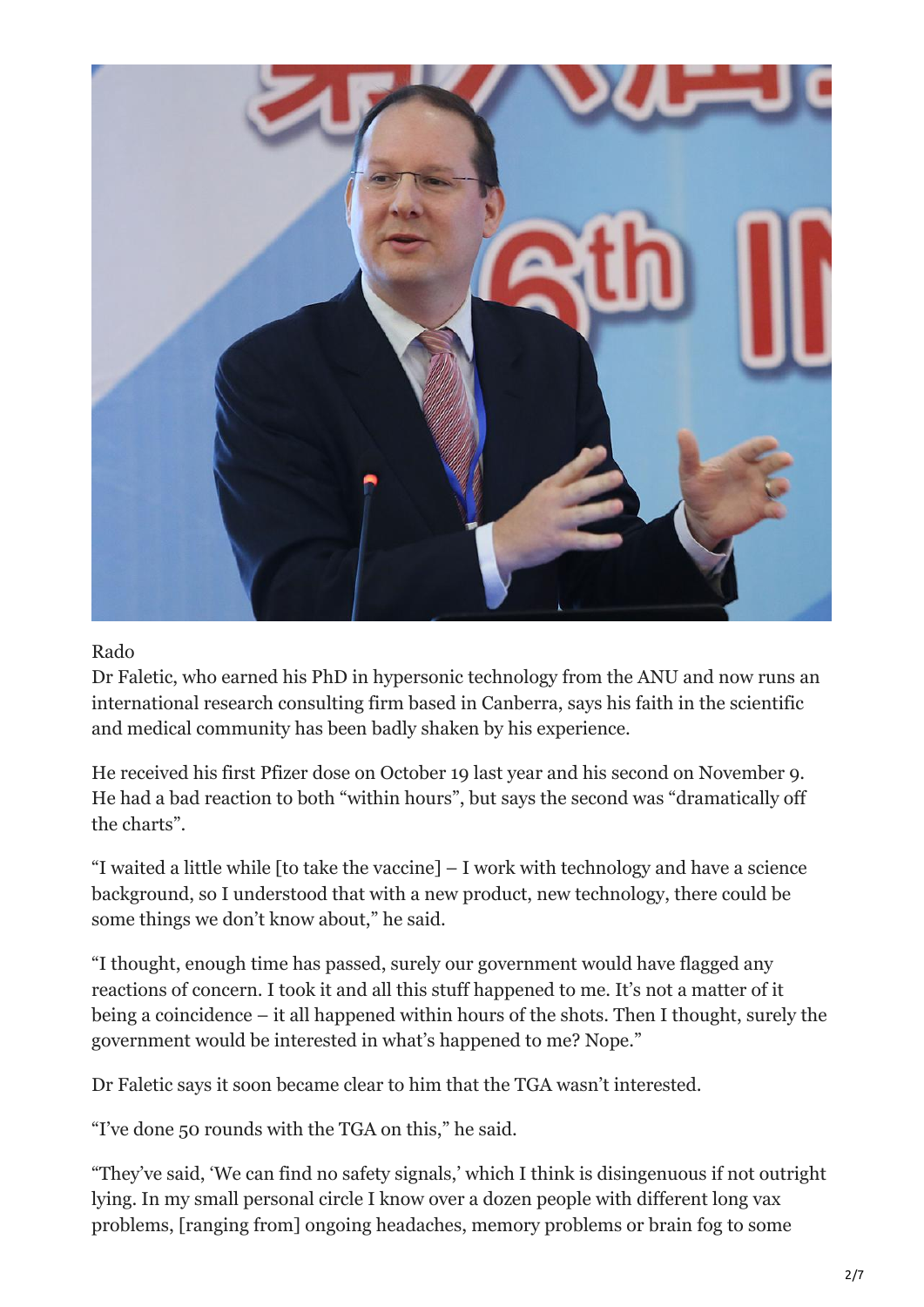people who were basically bedridden for months."

When he went searching for answers, he found "hundreds of people" in online groups who had experienced similar symptoms and submitted reports themselves.

"The TGA still claims there is nothing to see," he said.

"We are being treated with the same type of derision and condescension as Vietnam vets when they came back damaged. The government doesn't want to acknowledge us, people in the community look down on us. There are a lot of parallels."



A health worker receives a dose of the Pfizer vaccine in Chile. Picture: Javier Torres/AFP In the 1970s, Australian troops who had returned from Vietnam began to experience high incidences of cancer and other illnesses, with the government initially denying exposure to Agent Orange and other chemicals sprayed by the US military was to blame.

While health regulators and drug manufacturers including Pfizer have previously denied any causal link between the vaccines and neurological symptoms, the tide appears to be slowly turning as a growing number of experts call for more investigation.

Earlier this year, Sydney woman [Daniella Lenarczyk,](https://www.news.com.au/lifestyle/health/health-problems/they-say-its-stress-sydney-woman-seeks-answers-to-migraines-and-tinnitus-six-months-after-pfizer/news-story/03cb54afd06b6f785b762f9c1a15aa1b) 34, spoke out about her persistent symptoms that included migraines, tinnitus, neck pain and numbness in her arm.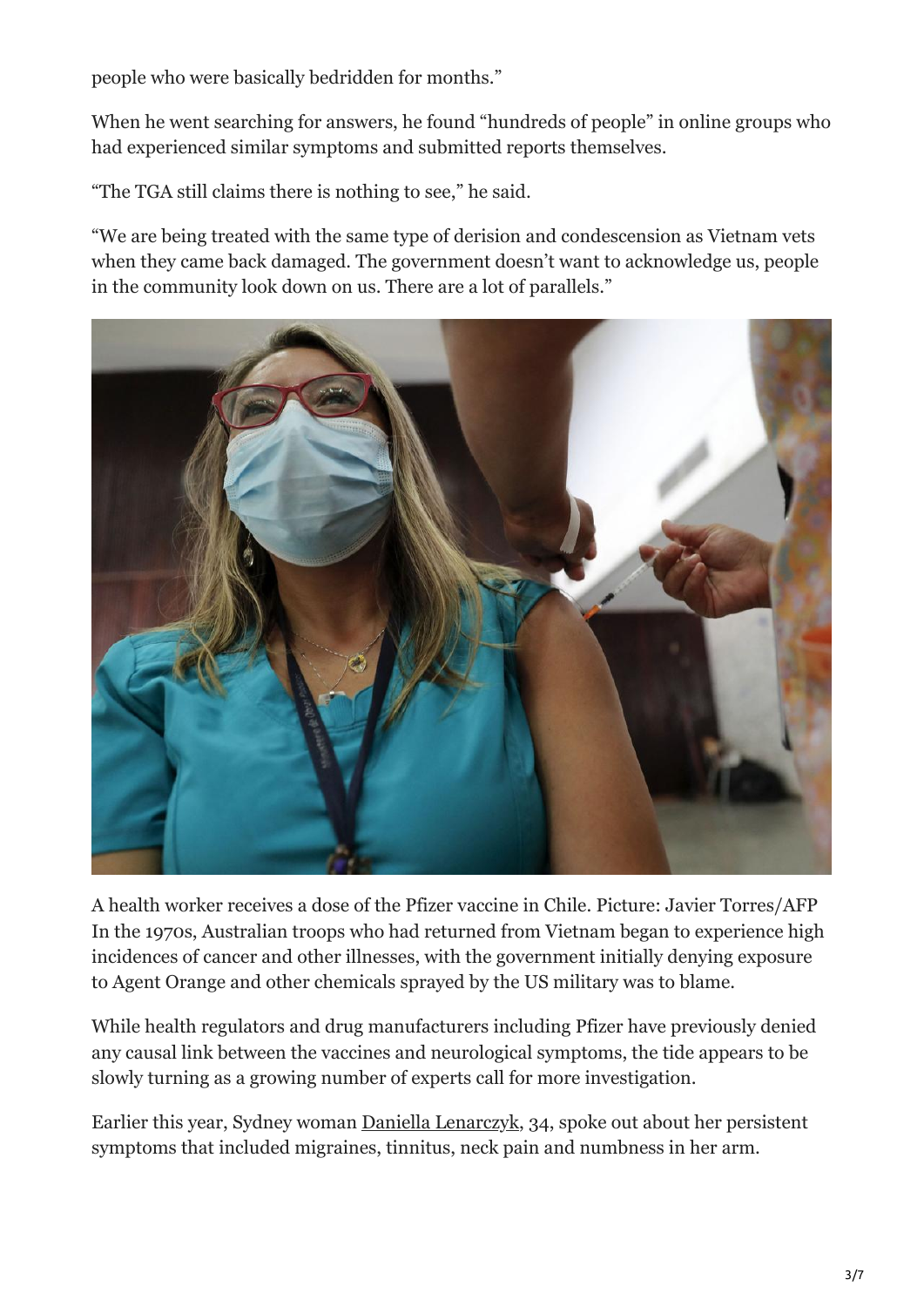In the US, the National Institutes of Health conducted a small [observational study](https://www.medrxiv.org/content/10.1101/2022.05.16.22274439v1.full-text) last year of patients who reported neurological problems within one month of Covid vaccination, including pins and needles in the face or limb, orthostasis – sudden decrease in blood pressure when standing or sitting – heat intolerance and palpitation.

That paper, currently in preprint, concluded that "a variety of neuropathic symptoms may manifest after SARS-CoV-2 vaccinations and in some patients might be an immunemediated process".

"There doesn't seem to be a majority theory," Dr Faletic said.

"Whilst we've all been damaged in the same way, our cluster of symptoms vary from person to person."

In a statement, the TGA said it "monitors the safety of Covid-19 vaccines using information from a variety of sources, including analysis of adverse event reports submitted to the TGA, emerging published literature, worldwide safety data submitted by vaccine sponsors and information shared by international regulators".

"If the TGA identifies a safety concern it will take regulatory action to address the safety issue and promptly provide information to the public," a spokeswoman said.

"The recognised adverse effects of Covid-19 vaccines are included in the approved Product Information (PI). These are updated as new safety information is identified. To date, the TGA has undertaken 26 actions with the sponsors to include new safety information in the PIs for Covid-19 vaccines."

Those have included the addition of hypoaesthesia (reduced sense of touch or numbness) and paraesthesia (an unusual feeling in the skin, such as a tingling or crawling sensation) to the PIs for Comirnaty (Pfizer) and Vaxzevria (AstraZeneca).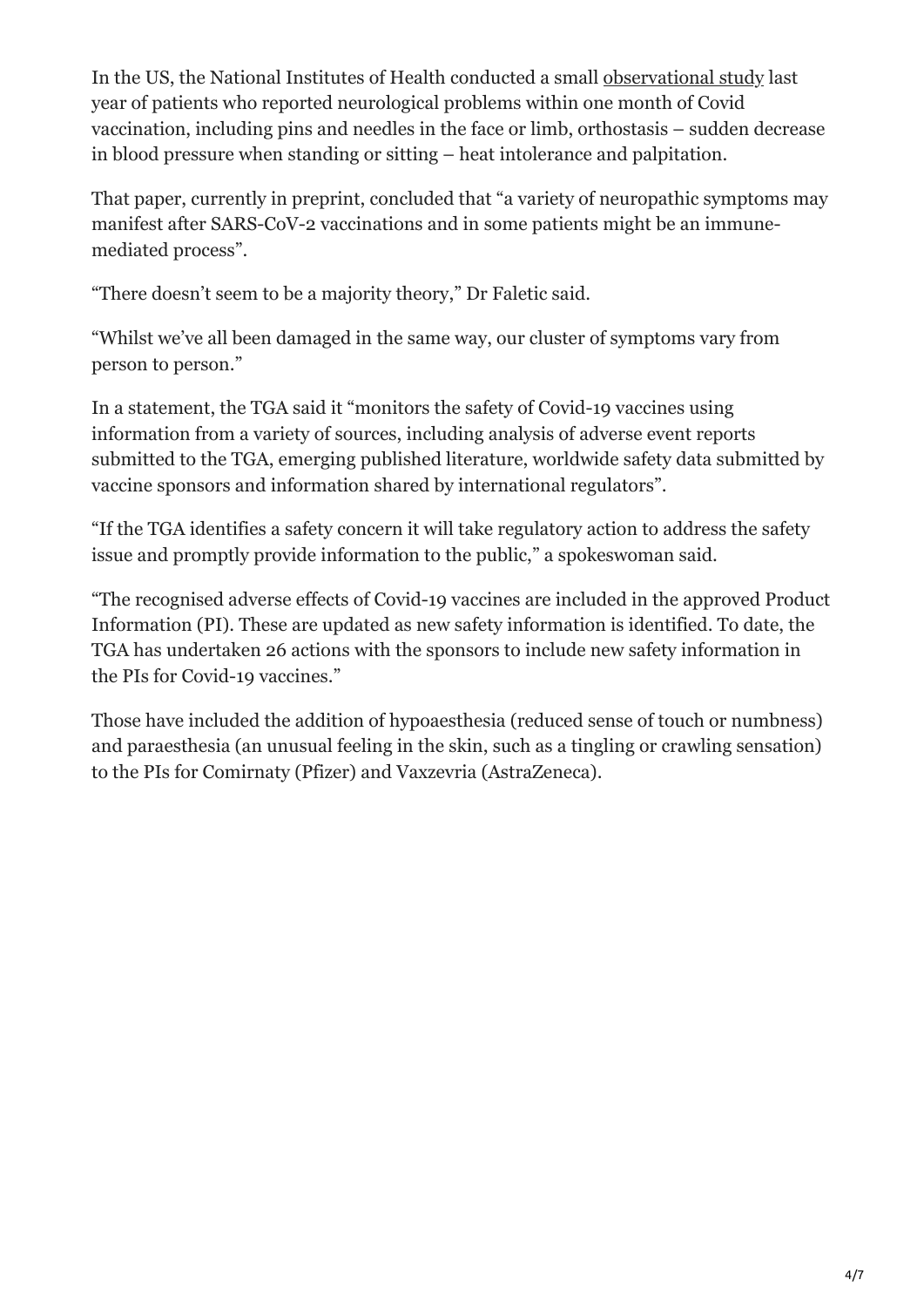

More than 59 million vaccine doses have been administered in Australia. Picture: Brendan Radke

# Handful of injury claims approved

Meanwhile, new figures obtained by news.com.au reveal the federal government's vaccine injury compensation scheme has approved just 16 payouts in six months of operation.

The Covid-19 vaccine claims scheme allows people to claim a one-off payment ranging from \$1000 to \$20,000 for lost wages or other expenses if they suffer a bad reaction, and in cases of death the family may be able to claim [funeral costs.](https://www.servicesaustralia.gov.au/deceased-covid-19-vaccine-recipient-payments-and-funeral-costs-you-can-claim-through-covid-19?context=55953)

But the scheme has been criticised by legal experts and victims as [overly complex](https://www.news.com.au/lifestyle/health/health-problems/payouts-begin-under-australias-vaccine-injury-claims-scheme/news-story/33c5f1e863c1253e1af43902f34eb575) and narrowly targeted towards a very limited number of officially recognised adverse effects.

Services Australia confirmed it had received 2225 applications as of June 2. Of these just 16 have been approved, 49 have been withdrawn and 671 are "waiting further information from applicants".

"The assessment process can be complex, and claims may also be reviewed independently by medical and other appropriately qualified experts," a spokesman said.

"In many cases, Services Australia has had to seek additional information from applicants in order to further progress consideration of their application. In other cases, applications have also been withdrawn. If found eligible, applicants are given up to six months to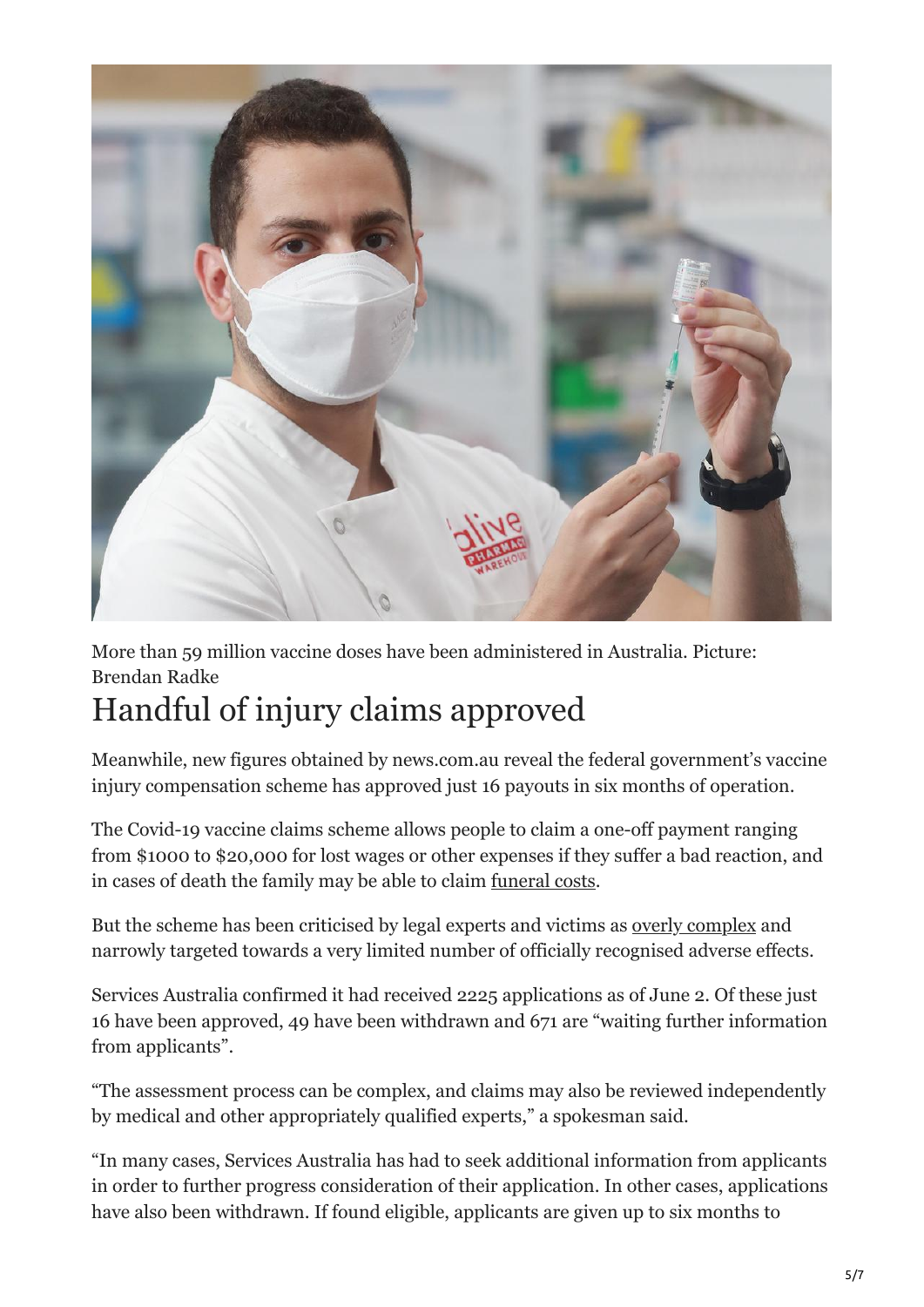accept an offer of compensation, therefore finalisation of claims may also take some time."

Services Australia declined to provide any data on the amounts of payouts or types of claims, citing privacy concerns due to the small number involved.



Just 16 vaccine injury claims have been approved in six months. Picture: Stephane de Sakutin/AFP

According to the TGA's most recent [safety update](https://www.tga.gov.au/periodic/covid-19-vaccine-weekly-safety-report-09-06-2022), there have been 129,995 total adverse event reports from 59.4 million vaccine doses administered to June 5.

Eleven deaths have been ruled as likely linked to vaccination, all after AstraZeneca.

No deaths have been officially linked to Pfizer in Australia from around 41 million doses administered.

In New Zealand, [three deaths](https://www.medsafe.govt.nz/COVID-19/safety-report-43.asp#death) have been ruled as likely due to vaccine-induced myocarditis after Pfizer, from around 11 million doses.

Last month, the family of one of the 11 Australians who died after receiving AstraZeneca spoke out for the first time.

Victorian woman Robyn, a "fit and healthy" 77-year-old, died in September last year from Guillain-Barre syndrome.